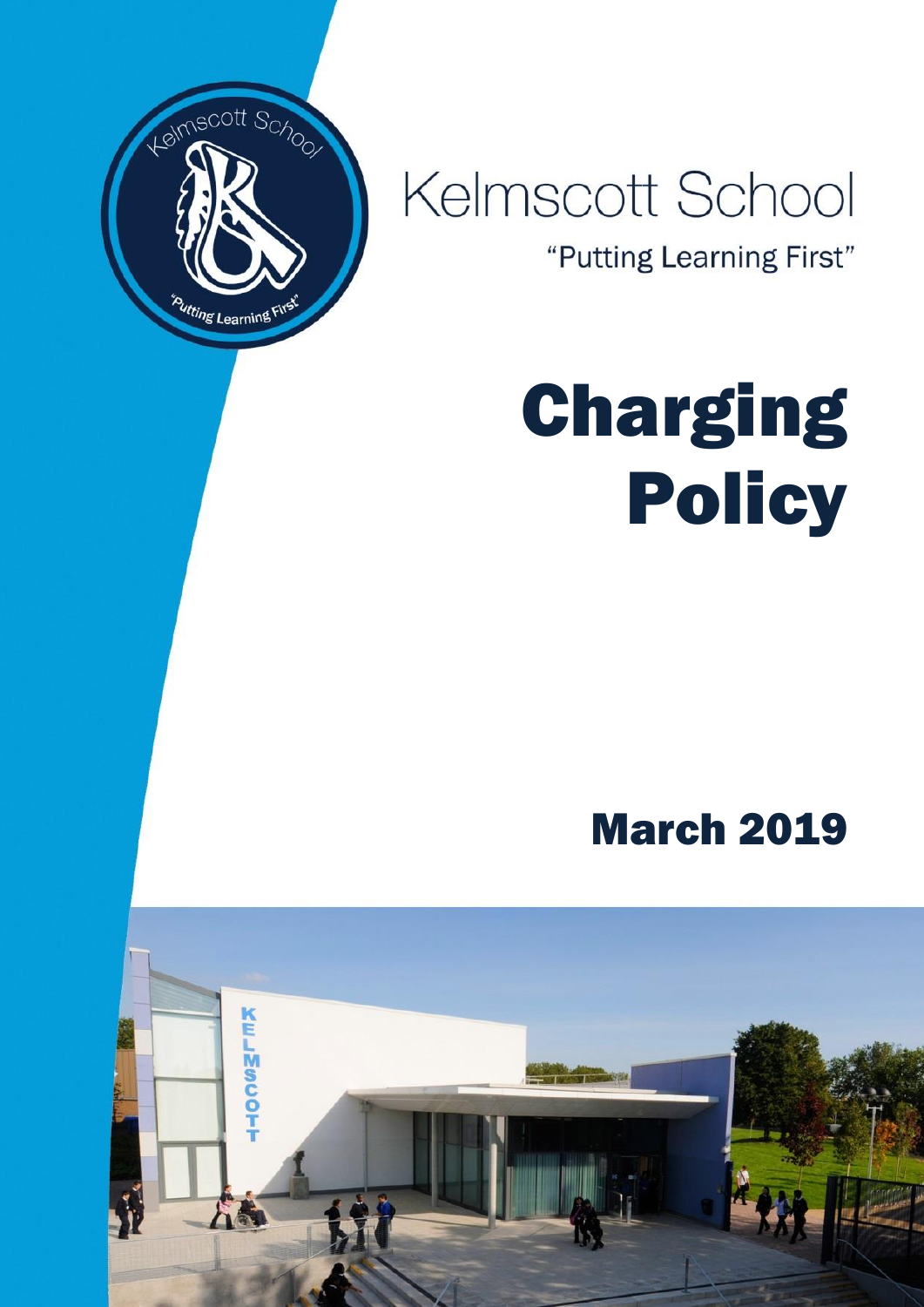#### **Contents**

| Activities for students that take place outside of school hours (non-residential)  5 |  |
|--------------------------------------------------------------------------------------|--|
|                                                                                      |  |
|                                                                                      |  |
|                                                                                      |  |
|                                                                                      |  |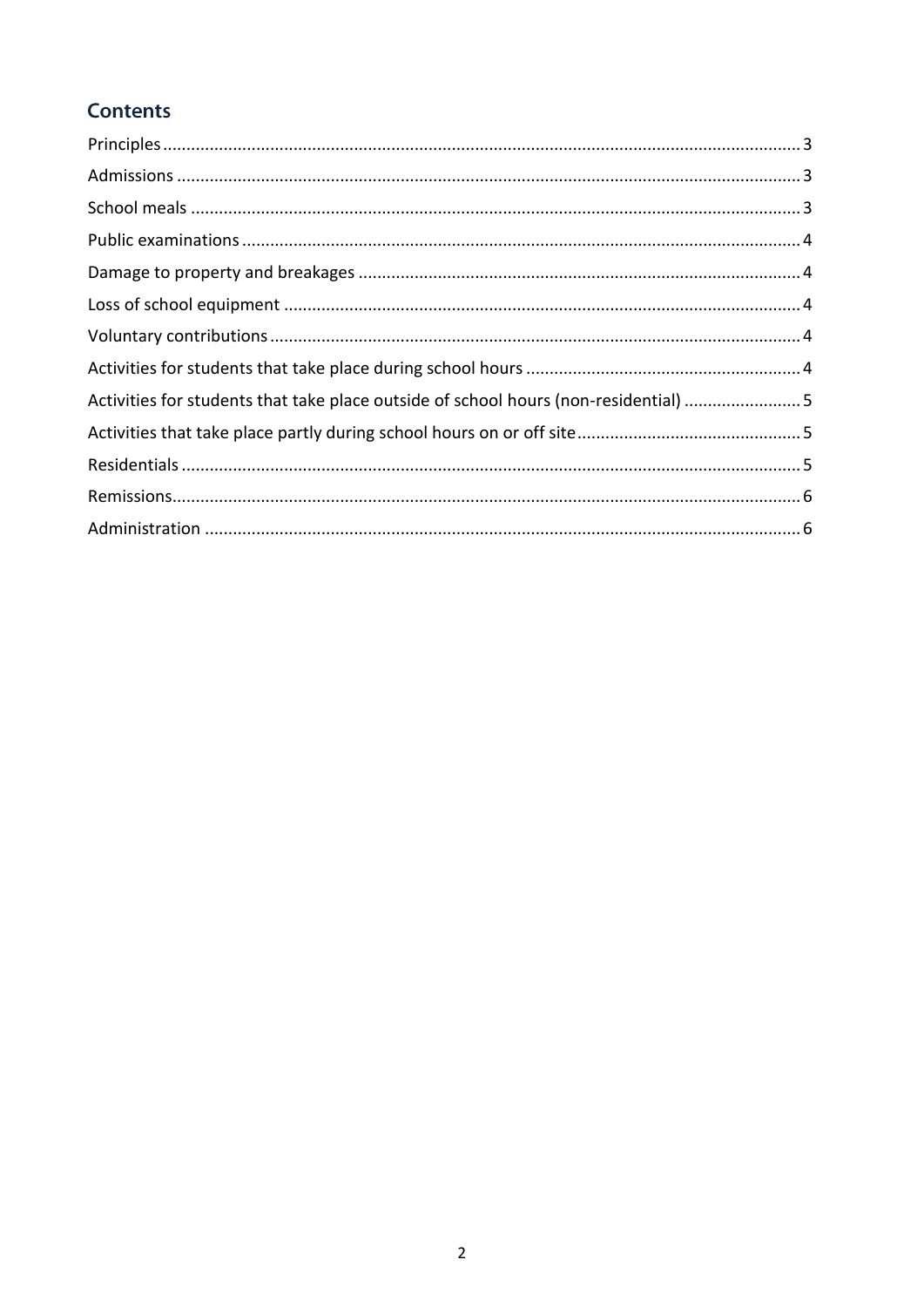

#### **Principles**

Our vision of teaching and education in Kelmscott is to ensure it provides the best possible opportunity for students of all abilities and backgrounds to reach their fullest potential.

At the heart of our vision is a commitment to equality of opportunity and a celebration of diversity. Our motto 'Putting Learning First' is testament to our belief in the importance of the child and our recognition that achievement will occur where students are nurtured in a stimulating and safe environment where learning is paramount.

We understand the importance of teaching and learning within the classroom, whilst also recognising the need to promote learning through all other areas of the school's work.

Our aim is to ensure that all staff understand the link between good teaching and effective education, and therefore strive continually to improve their practice in order to create the best environment in which to learn.

Our ultimate vision is to ensure that through our teaching and learning policy, we equip all our students with the skills, knowledge and understanding to take their place as valued citizens as part of adult society.

The school wants all students to have an equal opportunity to benefit from school activities, both on and off site, within and outside the curriculum, regardless of their family's financial means. This policy sets out our school approach to charging and is informed by national and local guidance. In doing this our intention is to ensure transparency in setting charges and ensure all children are able to access all the provision on offer.

The policy does not apply to charges made and determined by other organisations offering activities and services on the school premises.

#### **Admissions**

No charge will be made for admission.

#### **School Meals**

No charge will be made at lunchtime for students entitled to Free School Meals.

We will charge all students not entitled to Free School Meals an amount determined annually by the Governing Body of the school.

The price of a school meal will rise to  $E2.40$  from  $1<sup>st</sup>$  September 2019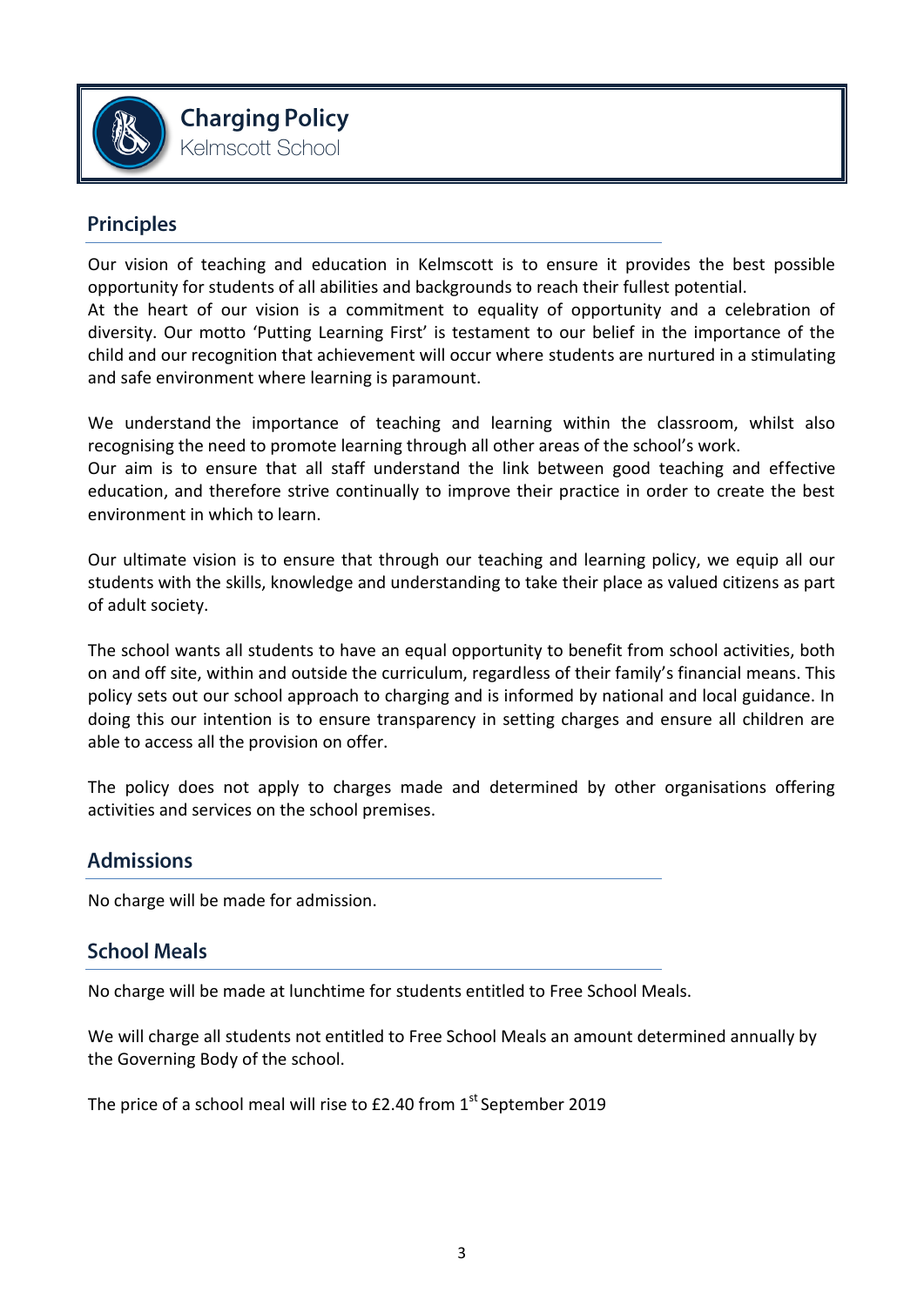#### **Public Examinations**

No charge will be made for the entry fee if the examination is for a subject within the normal curriculum and the student has been prepared at the school.

Where the school is satisfied that the student has reached an acceptable level in a subject outside of the normal curriculum, the school may waiver the charge of the examination entry fee.

We will charge parents for the examination entry fee if a student fails without good reason to complete the requirements of a public examination, including non-attendance without supporting documents.

We will charge for any retake examination entry fees unless there are exceptional circumstances.

(Please see Examinations Policy)

#### **Damage to Property & Breakages**

We may seek to recover some or all of the costs incurred due to wilful damage or breakage of school property. This will be determined by the Headteacher.

We may seek to recover all or some of the costs incurred due to wilful damage or breakage of property belonging to a third party where the school has been charged. This will be determined by the Headteacher.

#### **Loss of School Equipment**

We will seek to recover all or some of the costs incurred to replace lost items of school equipment such as Journals, Exercise or Text books, Lunch Cards and Lanyards.

#### **Voluntary Contributions**

We may in certain circumstances invite parents to make a voluntary contribution towards activities that are exempt from charging.

Where we do ask for voluntary contributions, we will make it clear that children of parents who choose not to contribute will not be treated differently from those who do.

However, where an activity cannot go ahead without sufficient voluntary contributions, this will be explained to parents when the contribution is requested. If the activity has to be cancelled due to insufficient funds, all monies received will be returned to parents.

#### Activities for Students That Take Place during School Hours.

*(School hours are those where school is actually in session and do not include the break in the middle of the school day)*

No charge will be made for activities provided during school hours (with the exception of Music Tuition), although a voluntary contribution may be sought.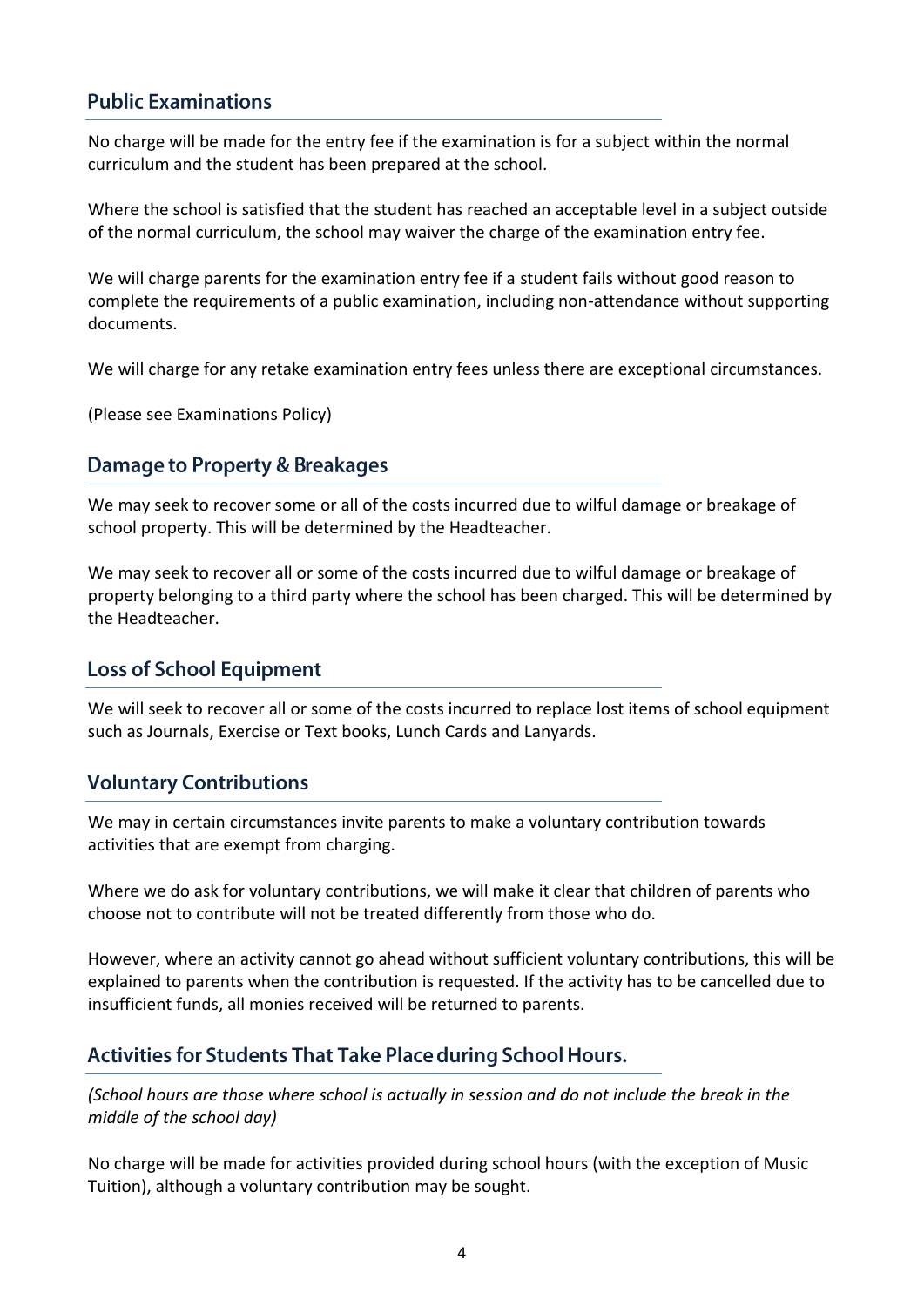A charge will be made to cover the cost of ingredients or materials where parents/guardians have confirmed in advance that they wish to own the finished product.

A contribution will be asked towards the cost of photocopying and printing of students work.

#### Activities for Students That Take Place outside School Hours (non-residential)

No charge will be made for an activity that takes places outside normal school hours when it is:

- **1.** A necessary part of the curriculum
- **2.** Part of a syllabus for a prescribed public examination that the student is being prepared for at the school
- **3.** Part of the school's basic curriculum for religious education

Although a voluntary contribution may be sought.

#### **Optional Extras**

We may charge for some other activities that take place outside school hours. Where we make a charge, the total collected will not exceed the cost of providing the activity and no parent will be asked to subsidise the cost to other students by paying more than an amount equal to the total cost of the activity divided by the number of students participating.

Costs we can legally recover are as follows:

- **1.** Teaching staff engaged under contracts for services purely to provide an optional extra, this includes supply teachers
- **2.** Non-teaching staff
- **3.** Any materials, books, instruments or equipment provided in connection with the optional extra
- **4.** Transport to an activity outside school hours

#### Activities That Take Place Partly during School Hours On or Off Site

Where the majority of time spent on a non-residential activity is within school hours, we must treat the activity as if it happens fully within school hours and will apply the same criteria to charging as set out in Section 7.

If the majority of time spent on a non-residential activity is outside of school hours, we must treat the activity as if it happens fully outside school hours and will apply the same criteria to charging as set out in Section 8.

#### **Residentials**

Residential trips are classified as being within school hours if the number of school sessions missed by the students is at least 50% of the number of half days spent on the trip.

#### **Board & Lodging**

We will charge students an amount up to the full cost of board & lodging on residential whether it is classified as taking place within or outside school hours.